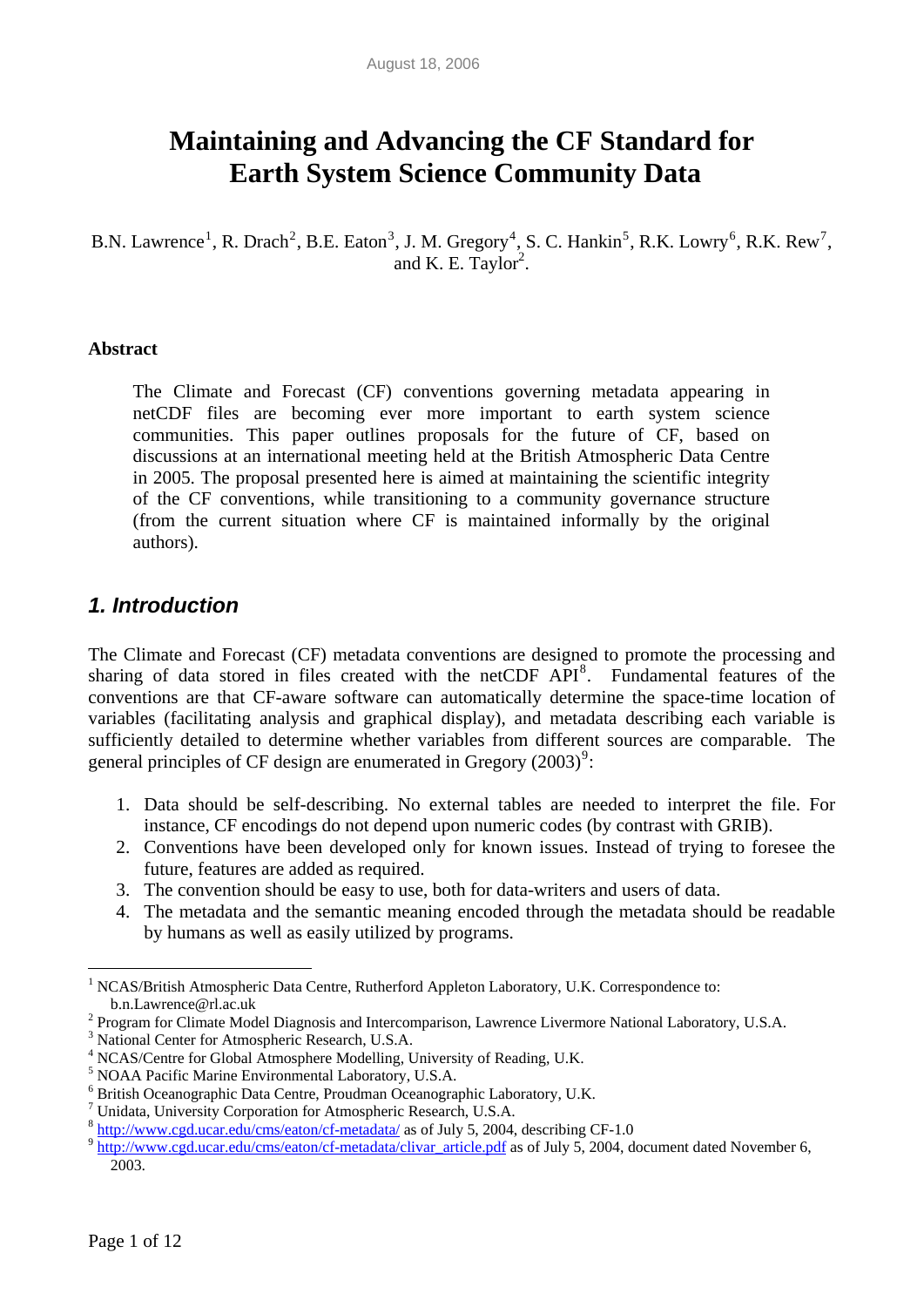5. Redundancy should be minimised as much as possible (so as to reduce the chance of errors of inconsistency when writing data).

CF was initiated in the climate modelling community because of the lack of an adequate existing standard (although COARDS was a good basis, with which CF remains backward compatible). CF is becoming the de facto standard for storing outputs of atmospheric, ocean and climate models. Interest may expand to related "earth system" communities, but few users have thus far embraced the full self-descriptive capabilities enabled by the CF-standard, perhaps because software that can interpret all of this information has yet to be developed. Furthermore, "standard names" have not yet been agreed on for certain quantities, and in some cases the existing conventions are unsuitable or inefficient. To avoid fragmentation of the potential user community, such issues must be addressed more rapidly.

CF use is growing. As CF becomes more important to a diverse range of communities, its boundaries of applicability are being stretched, and the workload on the original authors is growing, such that it is not possible to keep pace with requests for extensions. There have been questions about how (and when) CF can evolve in the future, but it is not possible to answer such questions with confidence given the current situation where authorship of CF is a marginal activity on top of already full workloads, with the authors' personal interests representing only a part of the range of the user community. Moreover the widespread use of CF means that its development must be undertaken with great care and proper consultation.

This paper outlines some of the immediate issues that the CF community is confronting, beginning with how CF transitions to community ownership and maintenance. It is based on an extended discussion held at the British Atmospheric Data Centre in June 2005 as part of the annual Global Organisation for Earth System Science Portals (GO-ESSP) meeting.

# *2. CF Governance and Development*

If CF is to become a widely accepted community standard, it is imperative that the community (a) takes ownership of and responsibility for the future trajectory of the standard and (b) invests substantial resources in its development. To do this we need first a clear definition of the boundaries of the problem (who are the CF community?) and then to set in place a structure for governance and development which:

- o Preserves the existing intellectual rigor,
- o Achieves rapid response to community requirements, and
- o Meets the needs of as much of the community as is possible.

In some circumstances these three "what" requirements will pull in different directions. When this happens, one of the requirements of the governance structure is to impose a set of constraints on CF evolution that minimises this tension. To support the requirements we also need agreement about three "how" issues:

- o How should CF maintenance be funded?
- o How should CF be maintained from a sociological perspective? (What organizational structures are needed?)
- o How should CF be maintained from a technological perspective? (What tools are needed?)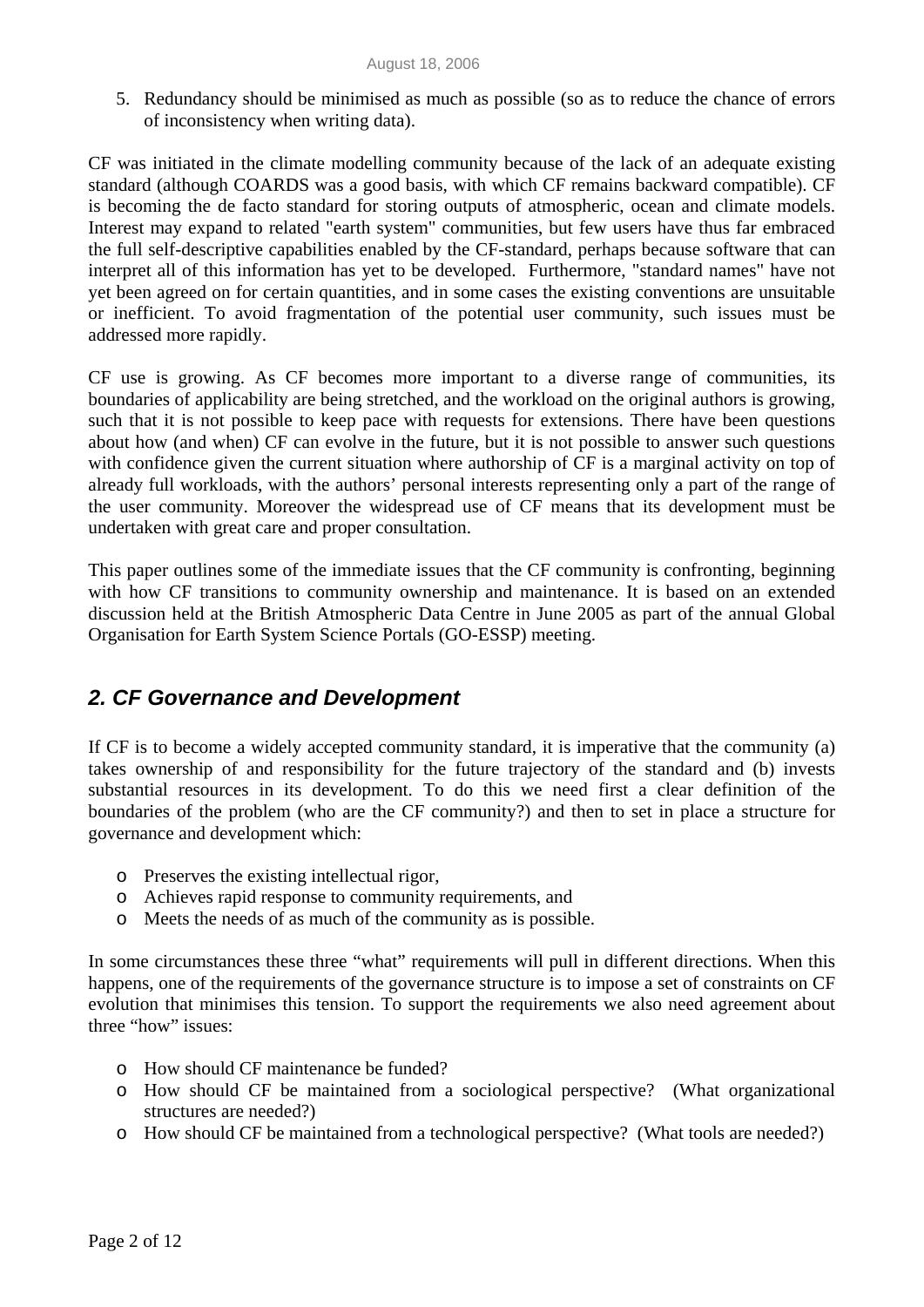In this section we discuss the definition of "who is the CF community" and these three "how" issues in regard to both what we believe is achievable in the near term, and in terms of the three "what" requirements.

# **2.1 Who is the CF Community?**

Climate modellers initially dominated the CF community, but, recently others (e.g., observational communities) have seized on CF as the solution to their own format description problems. As these communities have expressed their needs, new problems have arisen: for example, different terminologies are used, Earth geometry is real, rather than idealised, and standard names are needed for "raw" instrumental measurements before they are converted to data which are independent of the method of observation. Other problems can be anticipated, particularly as interdisciplinary work progresses. The scope of CF standard names, for example, will likely need to include observational biological oceanography, atmospheric chemistry, forest-type classification, etc.

Given that CF effectively consists of three sets of conventions - vocabulary management, semantic concepts (axes, cells etc), and format specific conventions (netCDF, for now), it is possible that different communities may wish to be involved in different parts of the CF evolution. For example, some users of CF are only interested in the CF standard names, storing their data in other formats (HDF-EOS, NASA-Ames etc), although this is problematic because some parameters need more than just the standard names to be fully described (e.g. the cell methods attribute describes the averaging); i.e., vocabulary and concept are not entirely separated.

For CF to fulfil its mission as a medium of interchange for complex information, the needs of users must be balanced with those of data producers. In addition, the input from developers of software that can interpret and use the CF metadata descriptions is vital. (It was noted at the GO-ESSP meetings in both 2004 and 2005 that only a subset of CF-defined metadata is interpretable and actually used by any real software.) Furthermore, despite the name, forecasters have not been greatly involved in developing CF.

The future of CF will inevitably involve use in earth system models, and so the scope of CF will need to address the requirements of a wide range of communities. Furthermore, CF does not exist in a vacuum. There are other projects that are developing community standards for encoding data and describing it: notably the Open Geospatial Consortium; the WMO metadata initiatives; and controlled vocabularies in use in other parts of the earth system science community. A significant challenge for the CF community will be finding ways of interacting productively with these communities. Meanwhile a working definition of the "CF community" needs to be "those who choose to use netCDF to store earth system data in a self describing way" even though this initially disenfranchises those who wish to use CF conventions for other data formats.

### **2.2 Funding**

There are four basic funding mechanisms that could support the maintenance and development of the CF conventions:

1. Institutional Subscription Mechanisms: Institutions could form a consortium, funded by membership subscription, which would fund specific activities (with the Open Geospatial Consortium as a possible role model).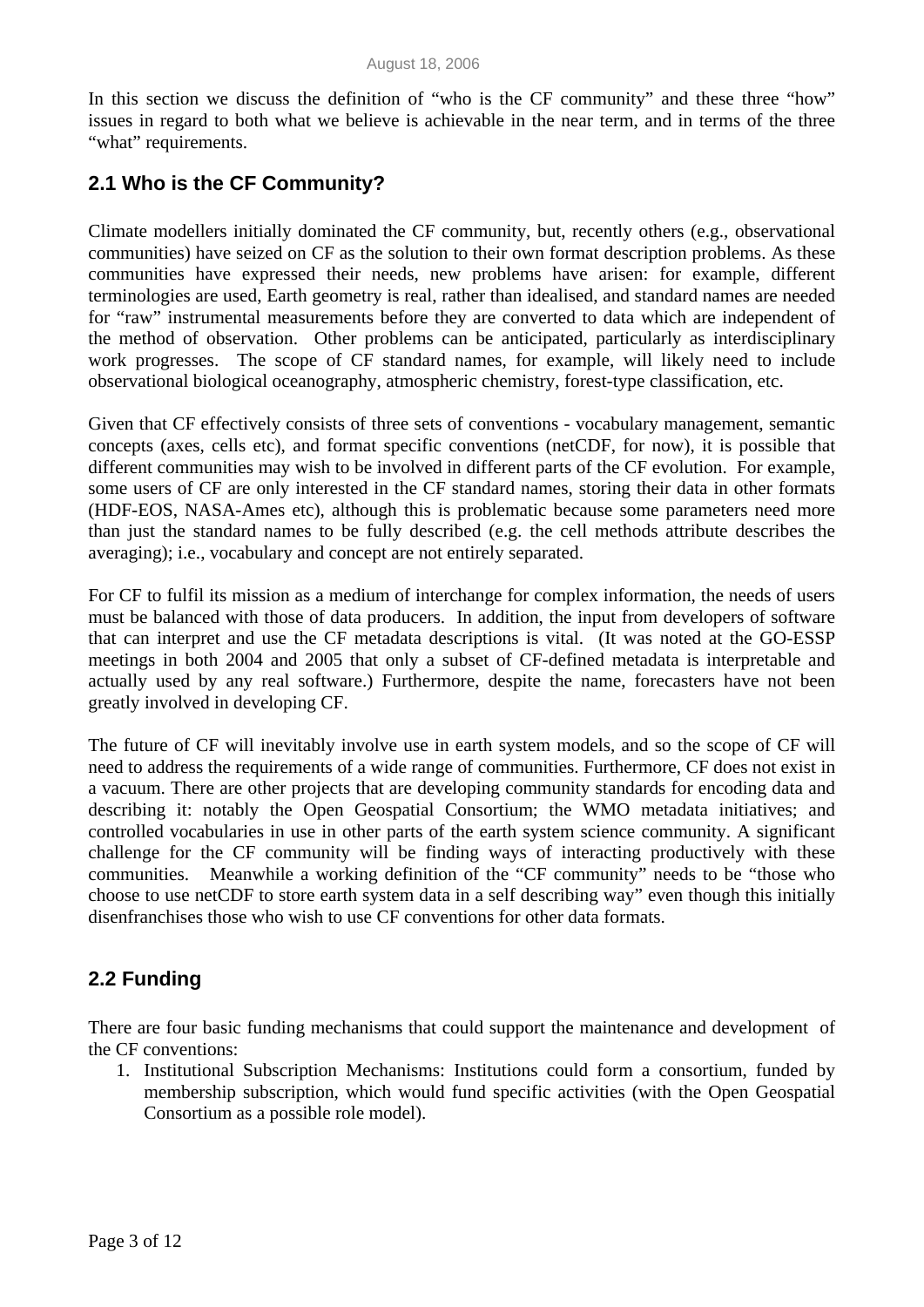- 2. National Subscription Mechanisms: CF could be sponsored by major international programmes (for example, the World Climate Research Programme) allowing national funding agencies to provide support in accordance with international commitments.
- 3. Benevolent Organisations: some key interested parties could dedicate staff time to the CF "project" as part (or all) of their normal duties.
- 4. Marginal Activities: interested parties working on CF in their "spare" time.

Currently all CF development is funded by the fourth of these options, which means that CF development is not responsive enough, and it is leading to untenable workloads for the key players.

Questions that have been raised concerning the first two funding approaches listed above include:

- 1. How would decisions be made to deploy the funding?
- 2. In the case of the CF Consortium: who would hold the cash? Could the financial management be separated from the scientific decision-making?
- 3. How would the CF community become involved with national programmes?

Given the right community management structure, a combination of funding approaches could be used, and indeed given where CF is now, a combination of these approaches is inevitable during what will have to be a transition phase.

In the near future an element of funding from benevolent organisations is expected. Expressions of commitment to support parts of CF development have been received from Unidata, from the Program for Climate Model Diagnosis and Intercomparison (PCMDI), and from the NERC Centres of Atmospheric Science (NCAS): Unidata may assist with the community interface, PCMDI will provide support for the CF development process, and the NCAS/British Atmospheric Data Centre (BADC) will be contributing direct support for standard name maintenance, development and evolution. However, even with this extra support, CF will not be able to evolve as it needs, and other funding arrangements will be necessary. Such arrangements will not be possible without visible leadership, accountability and formal encoding of the process of governance

### **2.3 Management**

In keeping with the past development of the CF standard, the GO-ESSP participants strongly favoured a continued consensus-based governance procedure. Wide participation should be encouraged with input sought from individuals representing a variety of disciplines, perspectives, and geographical locations. Individual influence on CF's future should be commensurate with the value of suggestions made and independent of funding.

There is a strong desire within the existing CF community that, regardless of funding, the evolution of CF should be carried out with due process. Accordingly, we propose 1) that a collection of reference files, illustrating correct CF encoding and suitable for the testing of data-reading applications be maintained at every stage and 2) that CF modifications occur in a manner that conforms to the following sequence:

- 1. Requests for modification to CF are proposed to the community.
- 2. A period of community discussion is entered into, including consideration of the relationship of CF to other standards.
- 3. A provisional resolution is described as a consensual agreement.
- 4. Reference files incorporating the proposed features are produced.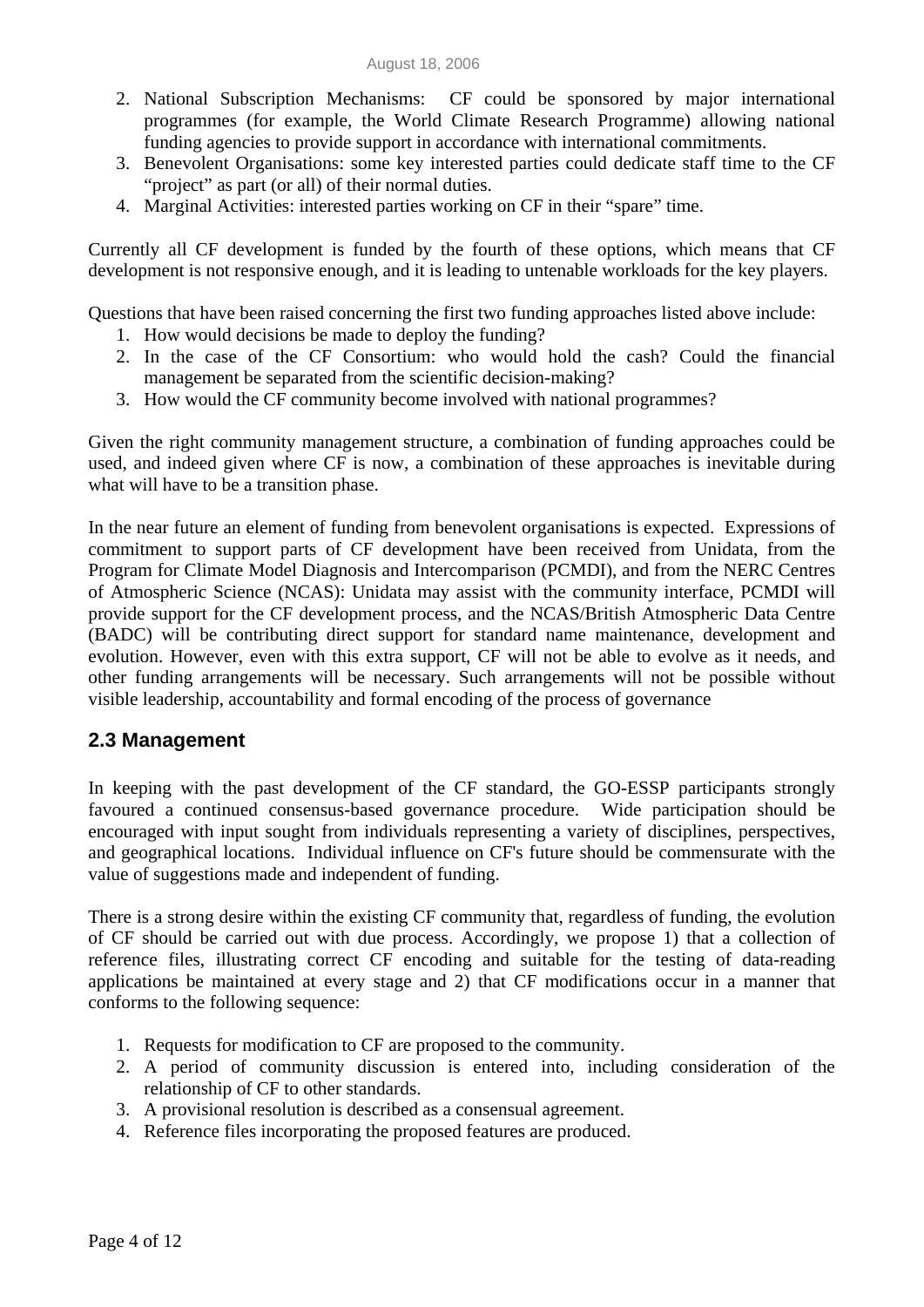- 5. Where the proposed modifications have non-trivial implications for implementation in software, trial implementations will be carried out. Trial implementations will be tested on both existing and new versions of the CF reference files, to check that new features can be correctly interpreted without detriment to backwards compatibility. A public evaluation and assessment of experiences will follow.
- 6. If problems emerge, the process is repeated from step 2; otherwise …
- 7. Consensus decision is made to accept the proposed changes as provisional changes to the standard and to advertise these changes to the community (indicating that advanced implementers may want to begin using them).
- 8. Multiple proposed changes are evaluated as a package in order to implement an orderly version control strategy.
- 9. Consensus decisions should finalise the release of new versions of CF.
- 10. The test reference files should then become part of the corpus of test data for future revisions.

The process will be different in detail for modifications (usually additions) to the standard name table on the one hand, and to the CF standard on the other. The former are more numerous, require faster turn-round, but generally do not involve wide community debate or trial implementations; an appropriate turn-round time is one month. For the latter, three months would be more realistic.

We also propose the establishment of two standing CF committees, the membership of which would be open to those with significant interest and time to commit to taking CF forward:

- 1. Conventions Committee, to be responsible for developing changes to the CF standard, and to include (but not be limited to) representatives of those who have reference implementations, who can provide feedback on the practicality of CF initiatives and validation of tools which wish to be described as "CF-compliant".
- 2. Standard Name Committee, to be responsible for adding standard names to the CF convention and working towards interoperability with other vocabulary maintainers.

Although CF must remain community-driven, its continuity can only be assured if some formally established board, responsive to community needs, assumes responsibility. Accordingly, it is also proposed that a CF Governance Panel be established under the auspices of relevant major international programmes, which would be expected to appoint all or nearly all nominees to membership. The next section discusses the establishment of such a panel.

In view of their responsibility to the community, the membership of the committees will be advertised on the CF website. The job of the committee members will be to take an active interest in the community debate on new developments (process outlined above), participating personally where appropriate. On behalf of the community, the committees will take the required decisions within their respective remits by consensus among their own membership in cases where community consensus is not evident because public debate is inconclusive.

Each of the CF committees will include a permanent funded member of staff, viz. the manager of CF standard names and the manager of CF conventions. Both individuals must be skilled technical document editors, as their primary duty will be the maintenance of the CF standard documents. The latter will mostly likely be a software engineer, able to appreciate issues involved in both data processing and models. The former needs an understanding of modern metadata frameworks and a broad scientific interest, since to deal with requests for new standard names (often coming from those who are not themselves the scientists responsible for producing the data) it is necessary to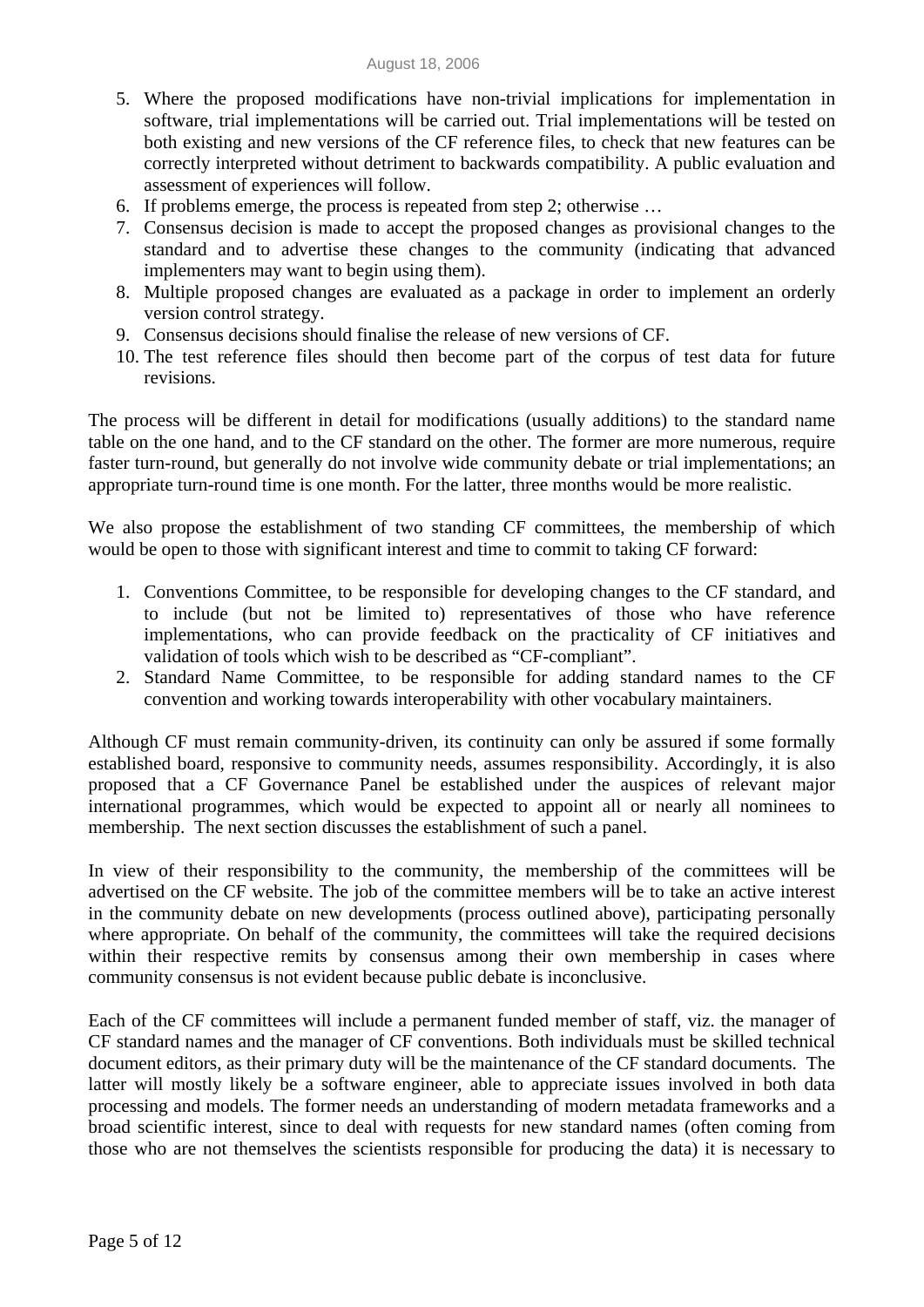understand what the quantities are and to become familiar with the terminology in various fields. If past experience is a guide, the development of CF will depend largely on these two individuals, who will be the first point of call for requests for modifications and who will carry the process forward by their own contributions to discussions and by deploying appropriate technology to facilitate community involvement. In particular, it will be part of their job to provide reference files and implementations. Although the responsibility will lie with the committees corporately, the other members will probably have only part-time involvement and the vagaries of their individual workloads should not be allowed to preclude timely progression of CF. The lack of anyone with time to carry out the role of manager of CF conventions over the last year or so, for example, has meant that several significant developments have been agreed on the CF email list but not yet implemented in the standard (extension to cell\_methods, standard\_name parameters, relation of formula\_terms and bounds, relation of forecast and validity time).

In both committees we recommend that

- o Insofar as possible, the principle of "no consensus, no change" should be followed.
- o The chair should be elected to serve for a period of three years, although the membership should be self-selected. Where and when possible, the secretarial function should be funded.
- o Insofar as possible, a geographical distribution of members should be encouraged partly by nominating potential candidates to self-select as required.

Other ad-hoc groups may be needed to consider various issues such as those listed in the Appendix One. Such areas, while heavily overlapping with the CF core, may involve developing branches of CF which may initially be in conflict. Such conflicts will need to be resolved through a community discussion at the committee level.

### **2.4 Responsibility and Stewardship**

As outlined above, a formal governance framework is also desirable. There are a number of possible candidate organisations that could provide a framework, but reflecting the history of CF, we here recommend that initially the World Climate Research Programme's (WCRP's) Working Group on Coupled Modeling (WGCM) take formal responsibility for CF.

The WGCM and Working Group on Numerical Experimentation (WGNE) have been established to work together and with the international climate and weather modeling communities to establish "an integrated approach to climate modelling in the WCRP." Part of their charge is to promote coordinated experimentation, which requires sharing data among centres. For the sharing of climate model output, the format of choice has usually been netCDF, and in some recent WGCMcoordinated projects, the CF-conventions for metadata have been adopted (e.g., simulations in support of the IPCC's Fourth Assessment Report).

The WGCM has expressed interest in data standards for climate model output and has been kept abreast of the CF-developments. Recent discussions at the Ninth Session of the WGCM led to an invitation to the original CF authors to formally request appointment of a panel that under the WGCM would provide oversight for the governance of the CF conventions. It is therefore proposed that the WGCM establish a CF Governance Panel charged with the following responsibilities

• Assure the viability and vitality of the Conventions Committee and the Standard Name Committee by: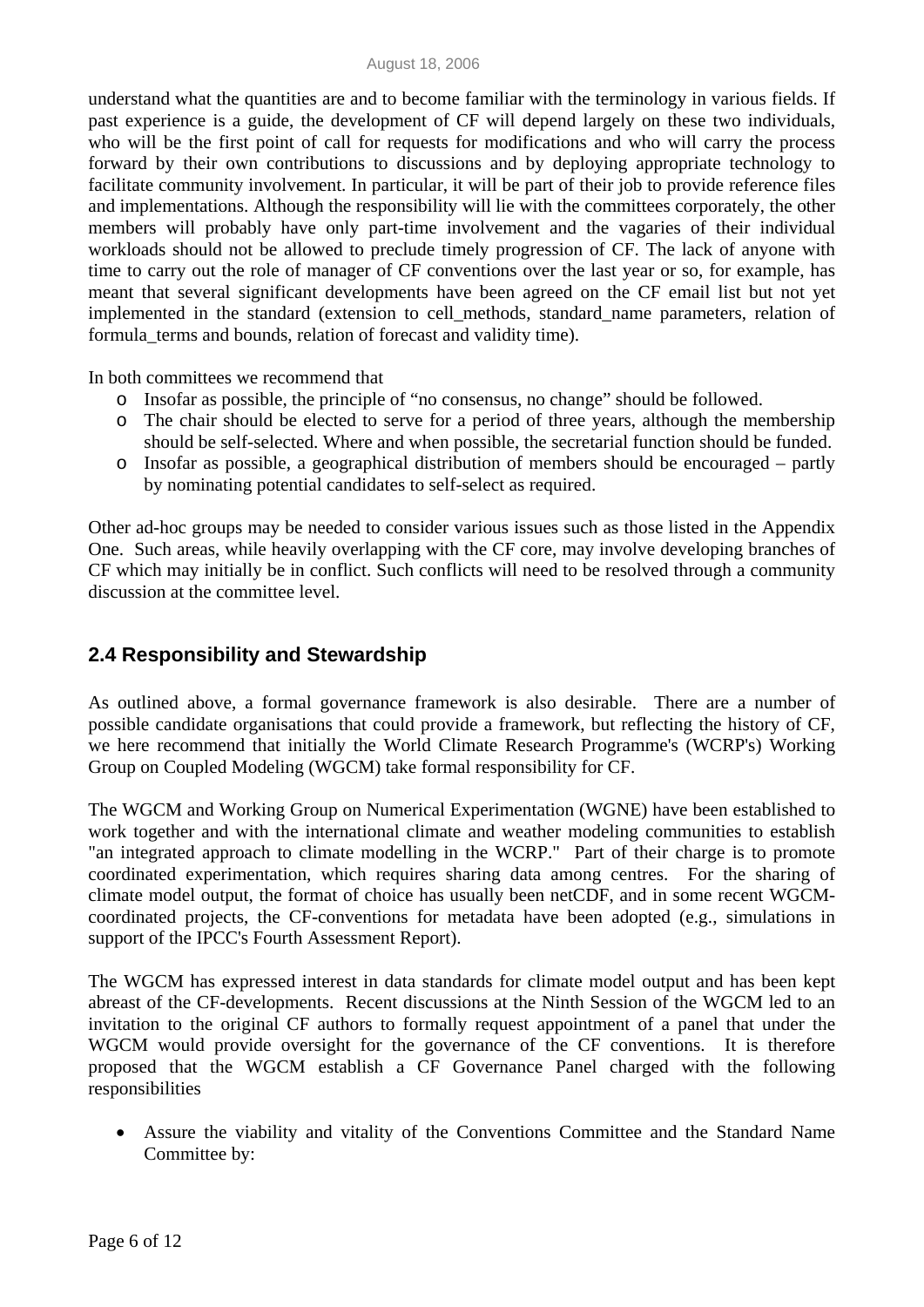- o Formally appointing members from those self-nominated and by periodically reviewing the membership (this would also provide at least some formal recognition of the voluntary work done by committee members).
- o Making changes to the terms of reference of the committees by consensus with the committee membership.
- Promote and help integrate CF across WCRP programs and the broader programs of WCRP's sponsors (ICSU, WMO, and IOC). In particular the panel would attempt to influence developing WMO metadata standards so that they gracefully accommodate the CF conventions. Promotion of CF within other communities would also be expected as community demand and representation grows.
- Encourage continued support of CF by benevolent organizations, guide the deployment of such spending, and explore additional funding mechanisms as required.

The WGCM will appoint members of the panel, which would specifically include (but not necessarily be limited to<sup>[10](#page-6-0)</sup>) representatives from: 1) the WGCM, 2) the leaders, or their nominees, of groups (initially PCMDI and NCAS) contributing significant resources in support of CF, and 3) the chairs of the Conventions Committee and Standard Name Committee described in section 2.3 above. Although this panel would be responsible for stewardship of CF, it would not have any special responsibility for or influence on its technical content. The terms of reference for the CF Governance Panel appear in Appendix Two.

As CF usage widens, it may be necessary to consider alternative parent bodies (to the WGCM) for the CF Governance Panel, to provide alternative funding strategies and/or better represent community expectations of governance. Accordingly, both the WGCM and CF panel will regularly review whether other governance strategies would be more effective.

# *3. Next Steps*

The two main priorities in the near future are to spread the load of CF management by making better use of technology (including website, issue tracking etc) to exploit the existing in-kind contributions, and to agree upon a strategy for establishing longer term funding stream to support CF activities. The WGCM's CF Governance Panel needs to be established. At the same time, the community needs to buy into the future management structures outlined here (or suggest alternatives). The GO-ESSP meeting proposed a formal timetable to achieve that buy-in and move from the current situation to a new community managed framework:

- 1. Community discussion should follow the appearance of this paper (done).
- 2. One month after this paper appears, community discussion closes, and the existing CF authors decide whether the community response requires a different approach from that outlined here. (Done, approved)
- 3. A committee structure based on section 2.3 should be set up with initial chairs selected by the existing CF authors. Potential members should be invited to nominate themselves for appointment by majority vote of the CF authors and committee chairs. .
- 4. The first order of business of the new committees should be to define the changes in content for CF-1.1 and outline the priorities for further work.
- 5. The managers of CF standard names and conventions should be appointed as soon as funding has been secured. (Done)

 $\overline{a}$ 

<span id="page-6-0"></span> $10$  Indeed, other groups and disciplines for which CF is important will be encouraged to become involved in all levels of CF governance.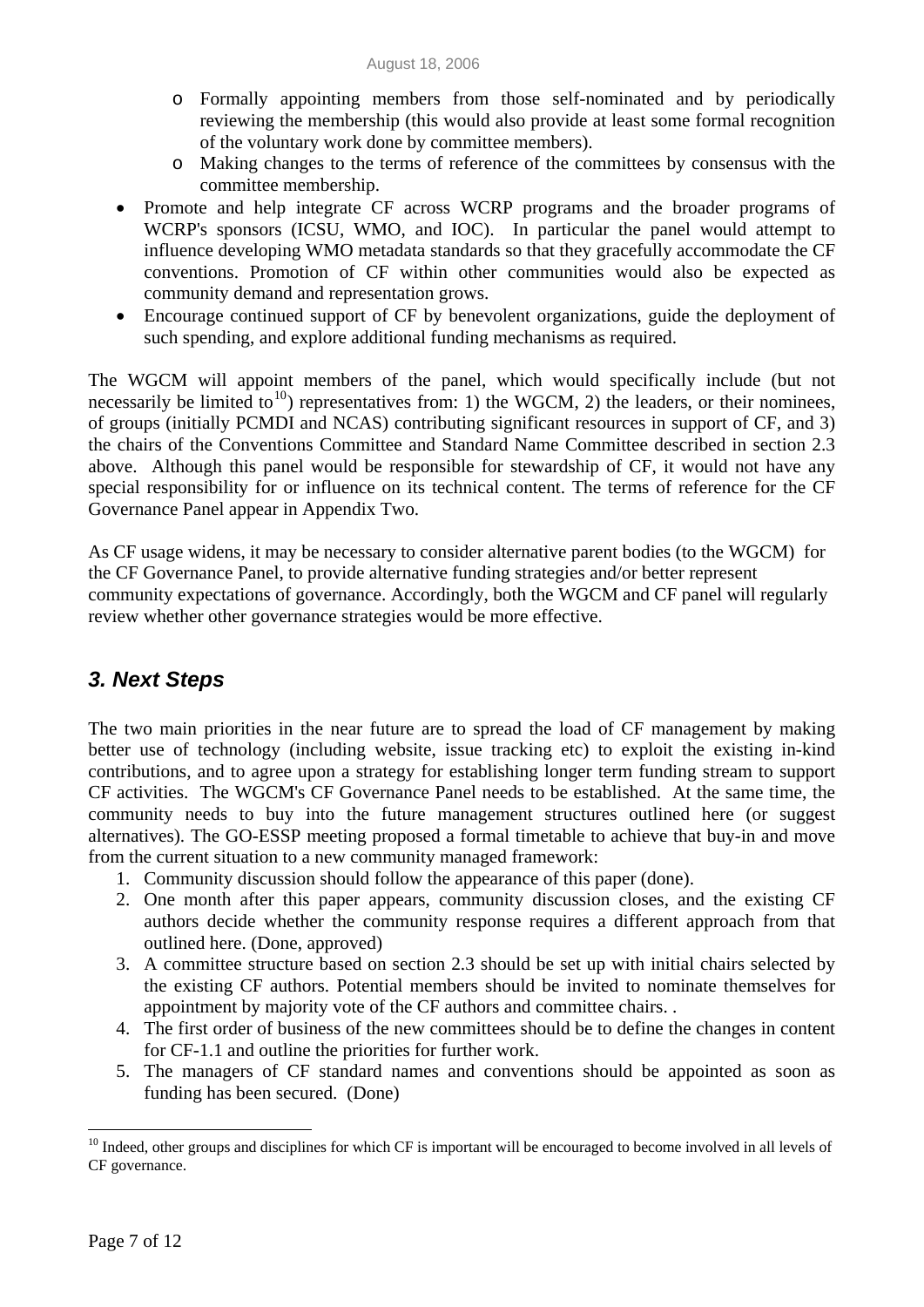6. The draft terms of reference for the committees (Appendix Two) have been approved at a community meeting in June 2006, but would need to be formally approved by the incoming CF Governance Panel.

Throughout this process, interested parties should lobby any or all national or international bodies that could provide ongoing funding for CF maintenance and development.

### *Appendix One: Current and Future Issues for CF*

There are a large number of issues which need addressing in the near future, some of which have the potential for requiring divergence in the CF conventions, and this is partly why an effective CF governance structure is needed.

Issues include:

- **1. Supporting technology:** To help facilitate CF development, several suggestions have been made, including: 1) integrating the mailing list with forum software to allow better development of discussion threads; 2) assigning version numbers to the evolving conventions to indicate both major and minor changes; 3) updating and improving the website, including documentation of the reasons for any changes or additions to the CF conventions; 4) developing further rudimentary tools to check for CF compliance and to encourage "best practices".
- **2. Staggered and unstructured grids**: While the CF convention supports storing data on staggered grids, and indeed on irregularly spaced grids, it does it in a rather simple manner which permits the data to be used by any software - this is an advantage - but does not record any high-level information about the "construction" of the grids. This is not fully supportive of the wide range of new grids which are being proposed (e.g. the Yin/Yang grid) and may make efficient storage of the data relatively awkward. Proposals now on the table suggest for the first time that grid information may need to be stored in different files from that of the data which, while not strictly in accord with CF's status as a netCDF convention, may be needed for practical reasons and is an approach already supported by some software. There is also an increasing need to describe unstructured hydrodynamic and watershed models which use meshes consisting of triangles, quadrilaterals and mixtures of polygons. Different issues arise, such as how to describe the indexing methods and connectivity of meshes, and there is a wealth of experience within the structures developed by engineering community to draw upon
- **3. GIS information content:** Interoperability experiments are underway in a number of places, aiming to both deliver netCDF data into Geographical Information Systems (GIS) and to store data originating from GIS systems in netCDF. In both cases there are technical issues to resolve about how to deal with differing standard descriptions and how they map onto the other.
- **4. Ontologies and nomenclature:** CF parameters are fully described by supplementing their standard names with additional descriptive information stored as attributes of the netCDF variables.Other ontologies categorise their information differently, e.g. by including coordinate information (such as "1.5 above the surface" or "daily maximum") as part of the parameter description (in some case CF does this too, such as for named levels such as "surface"and "top of the atmosphere"). Such differences complicate the establishment of equivalence tables. Existing standard names identify only those quantities normally produced or inferred from climate models; measured parameters (such as radar signal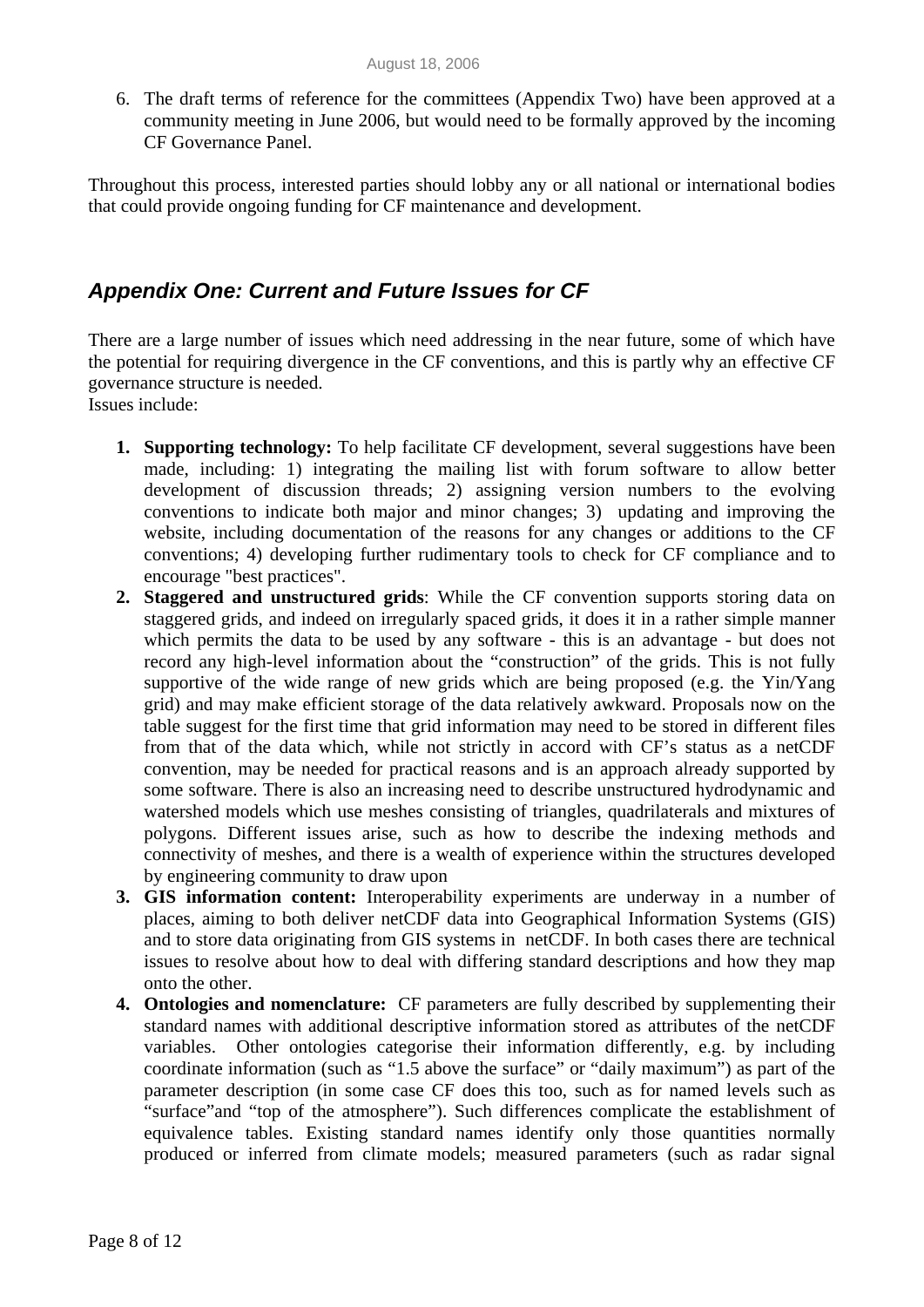strength) are currently not supported. It has been suggested that CF could exploit the XML namespace concept to allow parameters to be included from named and linked external vocabularies (or dictionaries) which would help with extending the domain of CF. Such external vocabularies would have to be well managed, comprehensive, and have reliable futures to avoid risks associated with, incomplete, imprecise or duplicate definitions and atrophy. Where CF might come to depend on external vocabularies, it would be important to have establish clear understandings between external vocabulary maintainers and the CF community on how the sets of vocabularies would evolve. CF could also investigate the concept of "scope" for standard names, to allow regionally important standard names without global agreement – this would of course have to be done with care to avoid fragmentation.

- **5. NetCDF-4**: CF-1.0 is based on the netCDF-3 data model, and to some extent reflects the limitations of that model. netCDF-4 introduces an expanded model, allowing, for instance, for ragged dimensions and hierarchical groups of data. The CF-1.0 data model will remain compatible with netCDF-4; however, it may be more natural to express some features of CF using the expanded model. Is it appropriate or necessary to assume the netCDF-4 data model in subsequent revisions of CF?
- **6.** *In situ* **observations (profiles, time series and trajectories):** The existing CF documents describe how station data might be encoded in CF compliant files in a way which is satisfactory for climate model output. For in-situ observations, it is potentially rather inconvenient and inefficient, and alternatives have been proposed, perhaps using new features of netCDF-4.
- **7. Discovery information:** While CF describes the data encoded, it does not include "discovery information", that is, information which allows the user to discriminate between two otherwise identical datasets (for example, two model simulations). There are a large number of potential discovery content standards, and supporting the information to populate one or more of them in CF attributes would be desirable.
- **8. Modularisation and compliance**: It is not yet clear what "CF compliance" means, even though it is clear that it will mean different things for datasets and software. Since a great deal of CF is optional, compliance cannot mean that all features are actually used. It has been suggested that CF could be broken into modules each of which could be version controlled, allowing software to claim compliance to specific components of the CF conventions rather than the whole edifice. Since archived data cannot easily be changed once written, backward compatibility for the conventions is a serious issue – should it be an inviolable principle (as it has been so far)? Development of a CF API and production of reference datasets may be helpful in promoting good CF practices and software able to interpret CF metadata.
- **9. CF dialects:** As the diversity of uses of CF grows, the need may arise for "varieties" of the standard to be developed for different applications. Because most of CF is optional, this is not generally a problem; it simply means that metadata needed in one discipline will not be used in another. However, a more difficult issue arises where a structure which suits one variety of data is quite unsuitable in another, or where a mandatory feature is too onerous (for instance because it requires too much space for metadata storage). Since so many needs are in common, it would generally be better for interoperability and ease of maintenance to develop a single CF standard, but if it has incompatible dialects, the circumstances in which they should be used will have to be carefully defined.
- **10. Automatic processing:** CF could consider how to support variable naming from standard names after processing. For example, a derivative with respect to time of an east-west coordinate should lead to a standard name which is mapped onto a velocity.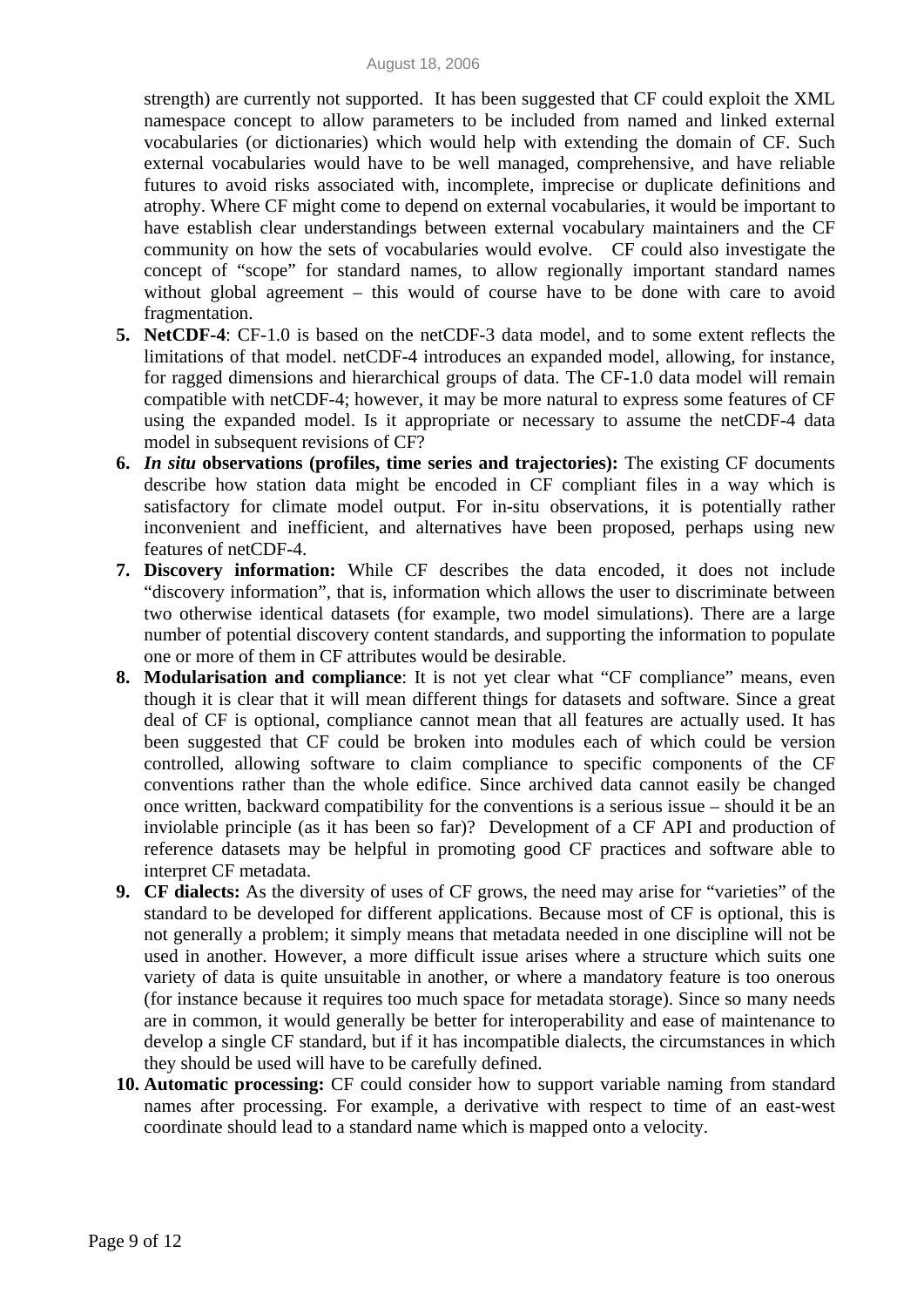**11. External references:** The current CF standard does not allow for reference to external files that might contain additional useful metadata, but perhaps it should.

### *Appendix Two: Terms of Reference for Committees and Governance Panel*

#### Constitution of the CF Governance Panel

The CF Governance Panel will come into existence on 1st October 2006 and assume its duties and responsibilities from that date. Until that date, the original CF authors will have responsibility for the governance of the CF standard.

The panel will initially be appointed by the WMO/WCRP Working Group on Coupled Modelling (WGCM) to govern the development of the CF standard on behalf of the user community. If the WGCM wishes to transfer or share responsibility for CF with another permanent committee of an international organisation, it may decide to do so with the agreement of both CF committees.

The panel will include, but not be limited to, members of the WGCM, the leaders, or their nominees, of organisations contributing significant resources in support of CF, and the chairs of the CF committees on conventions and standard names.

#### Terms of reference of the CF Governance Panel

The panel will be responsible for the stewardship of CF, but will not have any special responsibility for or influence on the technical content of CF.

The panel will ensure that its own constitution and terms of reference, those of the CF committees, and the aims and general principles of design of the CF standard are published. These may be altered by the panel only after appropriate public debate and with the agreement of both CF committees.

The panel will promote and help integrate the use of CF across WCRP programmes, the broader programmes of WCRP's sponsors (ICSU, WMO, and IOC), and other interested communities. In particular the panel will attempt to influence developing metadata standards of WMO and other international organisations so that they accommodate the CF standard.

The panel will encourage continued support of CF by benevolent organisations and explore additional funding mechanisms if necessary.

The panel will appoint people who have nominated themselves or agreed to serve as members of the conventions committee and the standard names committee. In doing so it will have regard to the expertise and interests relevant to the remit of each committee and will attempt to obtain representation of a variety of communities and a geographical spread of members. The maximum and minimum numbers of members of either committee may be amended by agreement between that committee and the panel. The panel will ensure that the current membership of the two CF committees is published.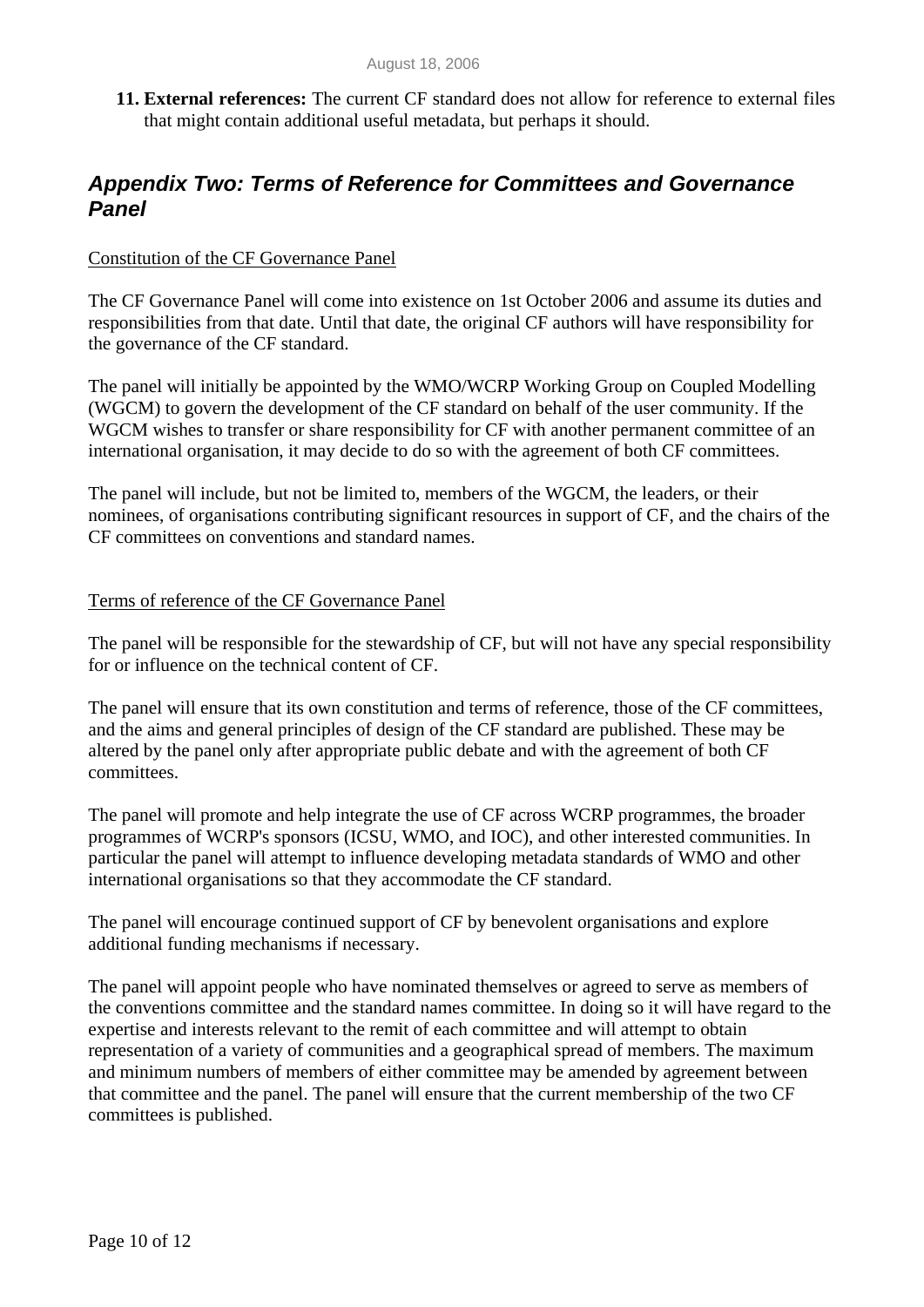#### Constitution of the CF committees

Anyone with sufficient time, interest and expertise is qualified to serve as an ordinary member of the conventions committee or the standard names committee or both. Prospective ordinary members will nominate themselves. Before 1st October 2006, members of the committees will be appointed by the original CF authors. From 1st October 2006, they will be appointed by the CF Governance Panel. Committee members judged by the panel to have been inactive for an extended period will be asked to resign. Members may choose to resign at any time and must retire after five years, but may be reappointed. The maximum number of ordinary members of each committee is sixteen and the minimum is four.

The initial chairs of the committees will be appointed by the original CF authors. Whenever a vacancy arises subsequently, each committee will elect its own chair from among its ordinary members. The chair may resign the office at any time and must retire after three years, but may be reelected.

Each committee will have authority and responsibility for the development of the aspects of the CF standard within its remit, as detailed in its terms of reference, having regard to the aims and general principles of design of CF. It will discharge its responsibility by overseeing and contributing to public debate on how the standard should be expanded or altered, and by deciding after debate whether and what changes will be made.

Each committee will be assisted in its responsibility by a permanent and funded member of staff, who will be appointed in a manner decided by the CF Governance Panel, and who will be an exofficio member and secretary of the committee. The manager of CF conventions will be the secretary of the conventions committee and the manager of CF standard names will be the secretary of the standard names committee. The committee will propose priorities for work by its secretary.

Each committee will ensure that appropriate means are made available for making proposals and carrying out debates in a way which is visible and open to participation by all interested parties, and for retaining a permanent public record of debates and of any decisions made by the committee. It will decide the period of time which should be allowed between a proposal being made publicly and a final decision being required, and any other procedures necessary. These procedures should assume that community consensus will generally be followed in deciding for or against changes, but the committee will make the decision itself if no consensus is evident or the public debate is inconclusive. The committee may decide exceptionally to make no change although public consensus is in favour of a change, if it judges that the proposed change would be damaging to the CF standard. A committee member who believes this to be case for a particular proposed change should notify the other members of this opinion before the time arrives by which a decision must be made according to the rules, and may request the committee to take the decision itself, rather than allowing public consensus to decide. If such a request is not made, the secretary will decide what is the outcome of the public debate and will make or not make changes accordingly.

A decision by the committee on changes to the CF standard within its remit or on any procedural matter will require a simple majority of the membership to be in favour.

The committees may not devolve responsibility for the CF standard to other bodies, but they may encourage the formation of other permanent or temporary ad-hoc groups to debate issues and propose developments to CF.